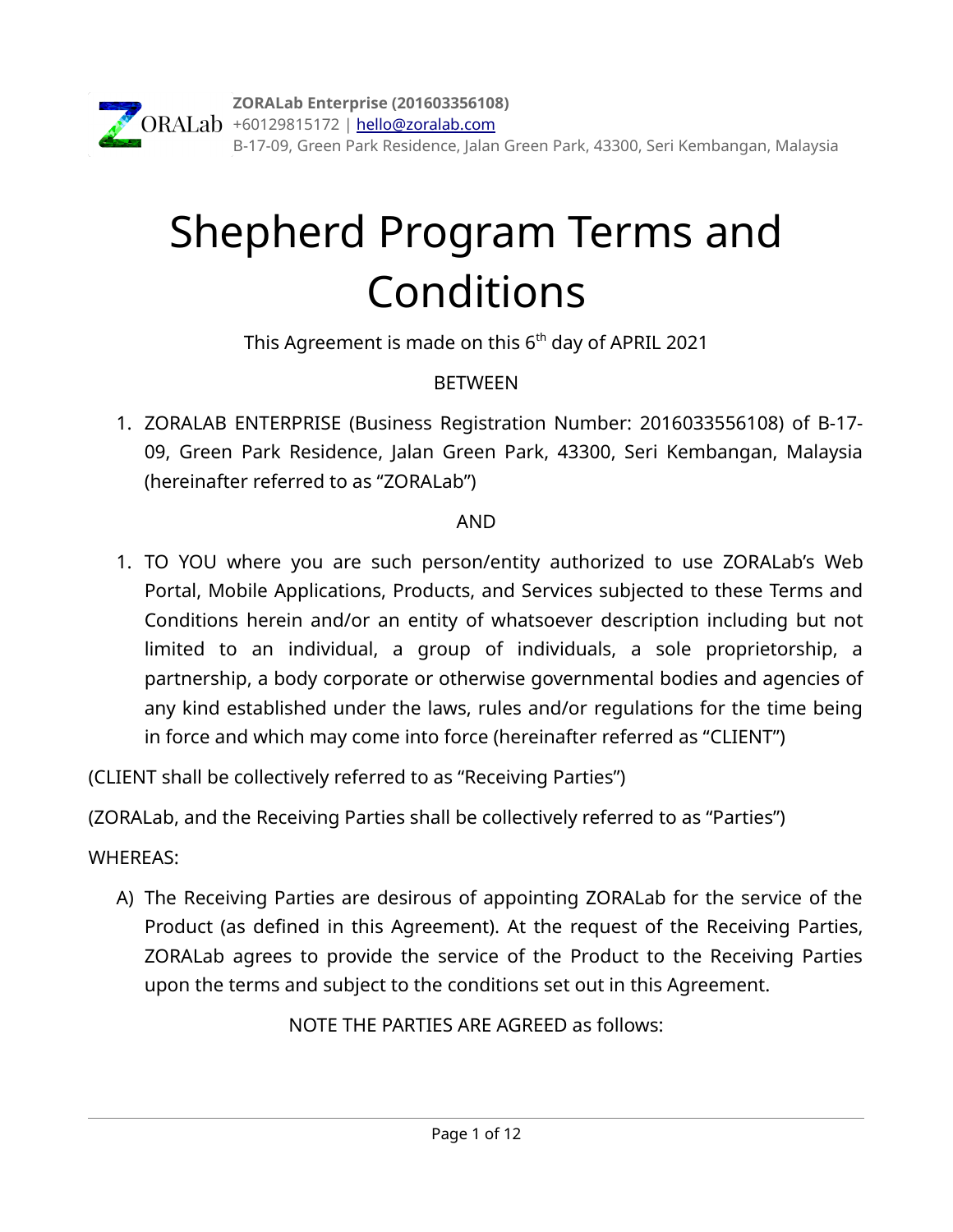

B-17-09, Green Park Residence, Jalan Green Park, 43300, Seri Kembangan, Malaysia

#### **1 Definitions**

- 1.1 Words importing the singular number includes the plural number and vice versa.
- 1.2 Words importing the masculine gender including feminine.
- 1.3 For the purpose of this Agreement, all capitalized terms not defined herein shall have the meaning set forth in General Terms and Conditions. All other terms not defined herein shall have the meaning as may generally accepted by industrial based on context used herein.

| <b>Agreement</b>    | Means this Shepherd Terms and Conditions terms sheet.                                                                                                                                      |  |
|---------------------|--------------------------------------------------------------------------------------------------------------------------------------------------------------------------------------------|--|
| <b>Customer</b>     | Means personnel or entity who purchased and subscribed to<br>any ZORALab Products.                                                                                                         |  |
| <b>Conditions</b>   | <b>General Terms and Means the terms and conditions stipulated in ZORALab</b><br>General Terms and Conditions terms sheet that applies to all<br>ZORALab platform, Products, and Services. |  |
| <b>Hour</b>         | Means by 60 minutes duration in time.                                                                                                                                                      |  |
| Talent              | Means a person, an android, a daemon, or a robot delivering<br>the result for the Product.                                                                                                 |  |
| Talent-Hour         | Means the incurred work Hours by a single (1) Talent.                                                                                                                                      |  |
| <b>Tier</b>         | Means a pricing level expressing a pricing pattern that can be<br>upgrade or downgrade depending on total Talent-Hour used.                                                                |  |
| <b>Tier Rate</b>    | Means a Tier offering Talent-Hour rate instead of a sum<br>amount.                                                                                                                         |  |
| Product             | Means ZORALab's Shepherd Program.                                                                                                                                                          |  |
| <b>You or Yours</b> | Means the Receiving Parties.                                                                                                                                                               |  |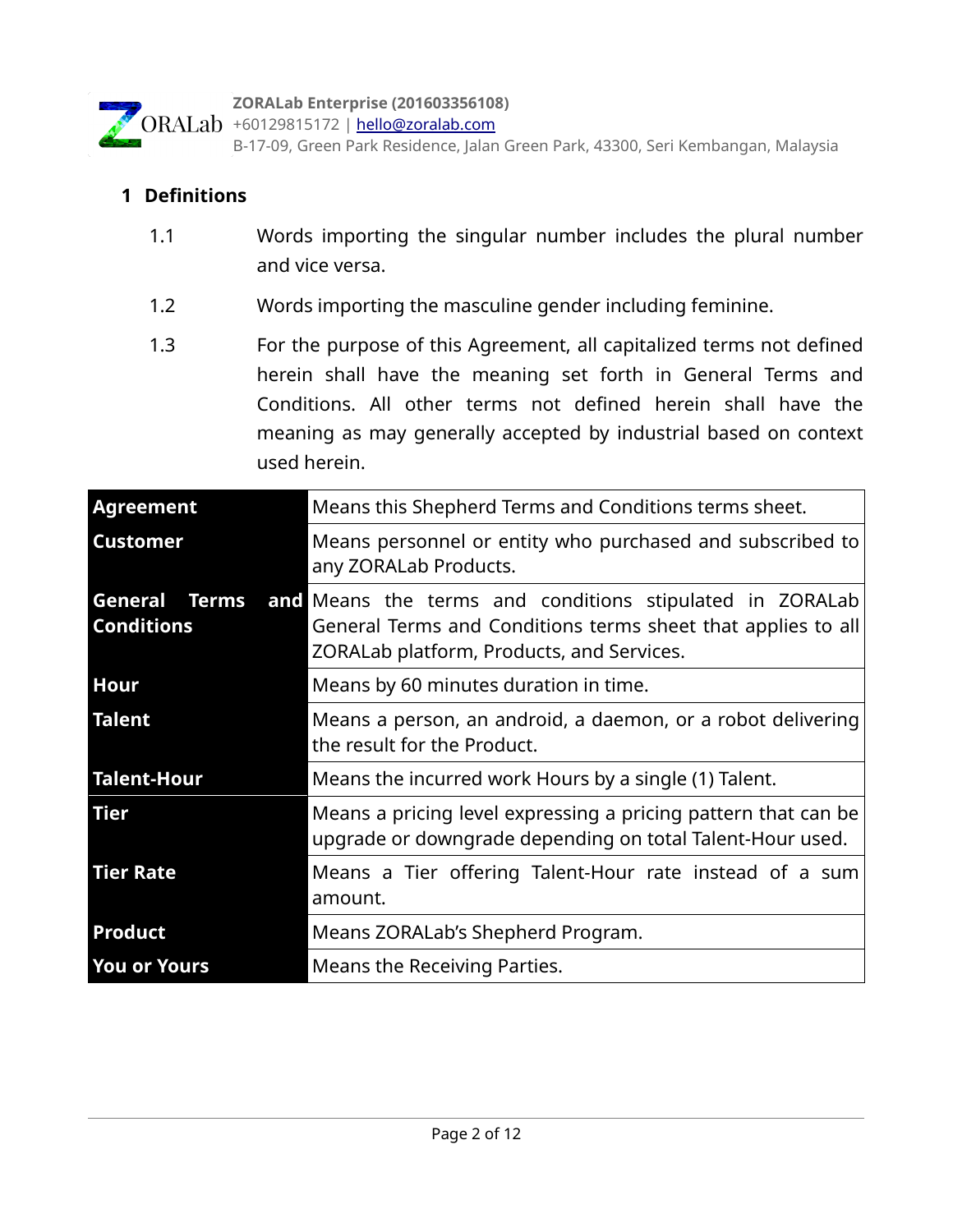

#### **2 General Terms and Conditions Compliance**

- 2.1 For the avoidance of doubt, this Agreement shall always be read together with the General Terms and Conditions agreement terms sheet side-by-side where the latter shall be processed and be comprehended first.
- 2.2 In lieu with Clause 2.1, in the event of inconsistency between this Agreement and the General Terms and Conditions agreement, the former shall prevail.
- 2.3 The Receiving Parties shall sign both this Agreement and General Terms and Conditions Agreement.
- 2.4 In lieu with Clause 2.3, should the Receiving Parties had signed and ratified General Terms and Conditions prior to this Agreement, its effects shall be carried forwarded to this Agreement without needing to duplicate the General Terms and Conditions agreement terms sheet.

#### **3 Availability and Eligibility**

- 3.1 The Product is available since March 1, 2020 and shall continue to be available until further notice is issued by ZORALab. Any extension of discontinuation of this Product shall be at sole discretion of ZORALab.
- 3.2 The Product shall be eligible for both existing and new ZORALab Customers.
- 3.3 Notwithstanding the aforementioned, ZORALab reserves the right at its sole discretion to include any other Customers who ZORALab deems fit for the Product.
- 3.4 The Receiving Parties will continue to enjoy the Product as long as the same remains active and offered by ZORALab.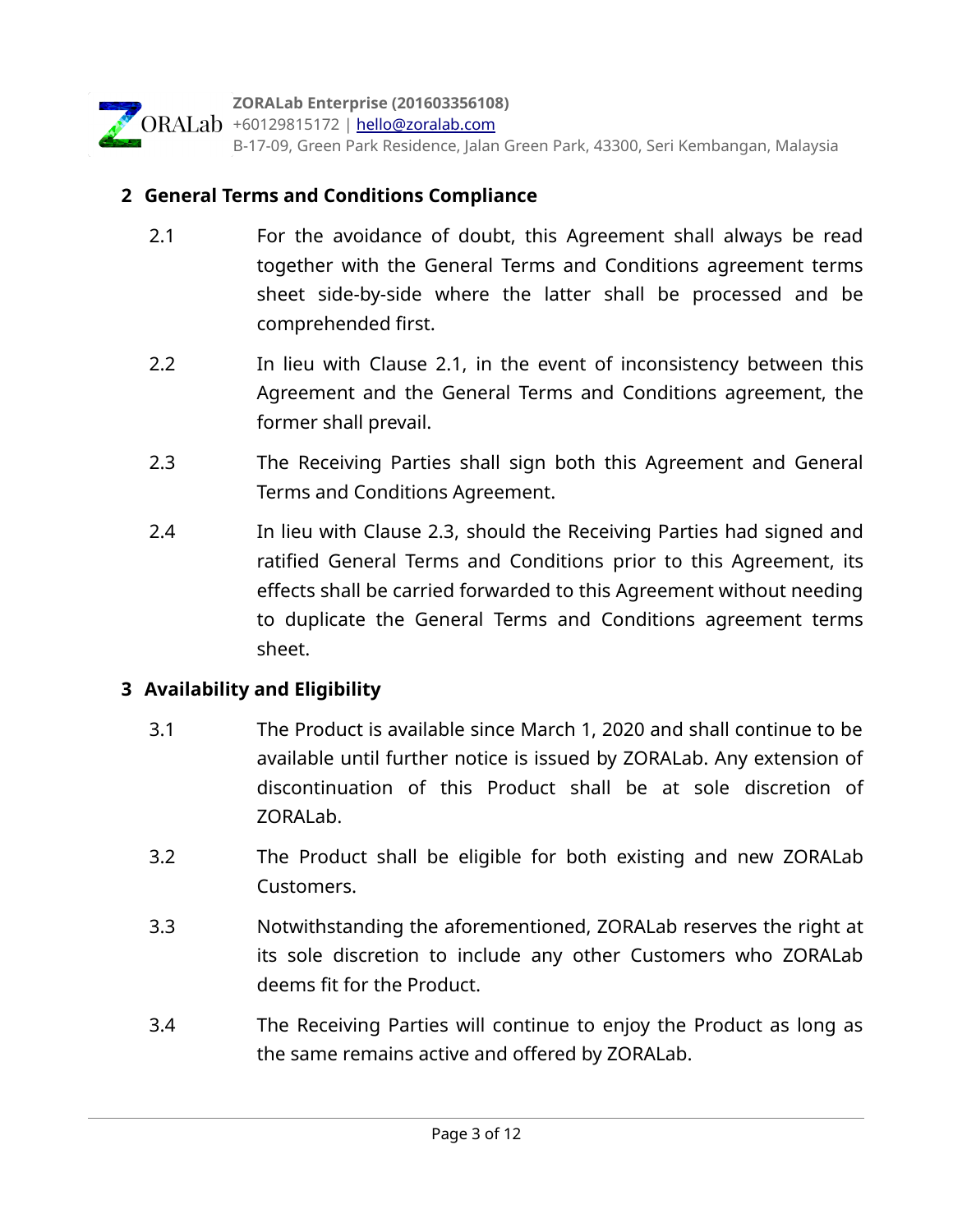

 3.5 ZORALab reserves the right to make any alteration or changes to the Product or any part thereof, or suspend the Product or any part thereof with or without prior notice and ZORALab shall not be liable for any loss or inconvenience to the Receiving Parties resulting therefrom.

#### **4 Activation**

- 4.1 The Product shall commence on the Activation (referred to Clause 1 of the General Terms and Conditions term sheet) date and shall continue to be effective until termination of the Product.
- 4.2 The Product shall be Activated upon mutual signatory of this Agreement.
- 4.3 In the event of the Activation date falls before The Receiving Parties' billing cycle, the monthly commitment fee of the existing Product shall be prorated from the date of Activation date.
- 4.4 The Receiving Parties may at any time terminate this Agreement by giving ZORALab prior written notice. The Products shall be deemed terminated within 5 Working Days from the receipt of the termination notice by ZORALab.

#### **5 Subscription Pricing**

- 5.1 ZORALab may assign or novate all or parts of the Agreement to any third-party by written notice without prior consent from the Receiving Parties and the Receiving Parties agree to make all subsequent payments (if applicable) to ZORALab as instructed in such further notice.
- 5.2 The Product is charged with a multi-Tier pricing and periodic Payment (referred to Clause 1 of the General Terms and Conditions term sheet) schedule follows: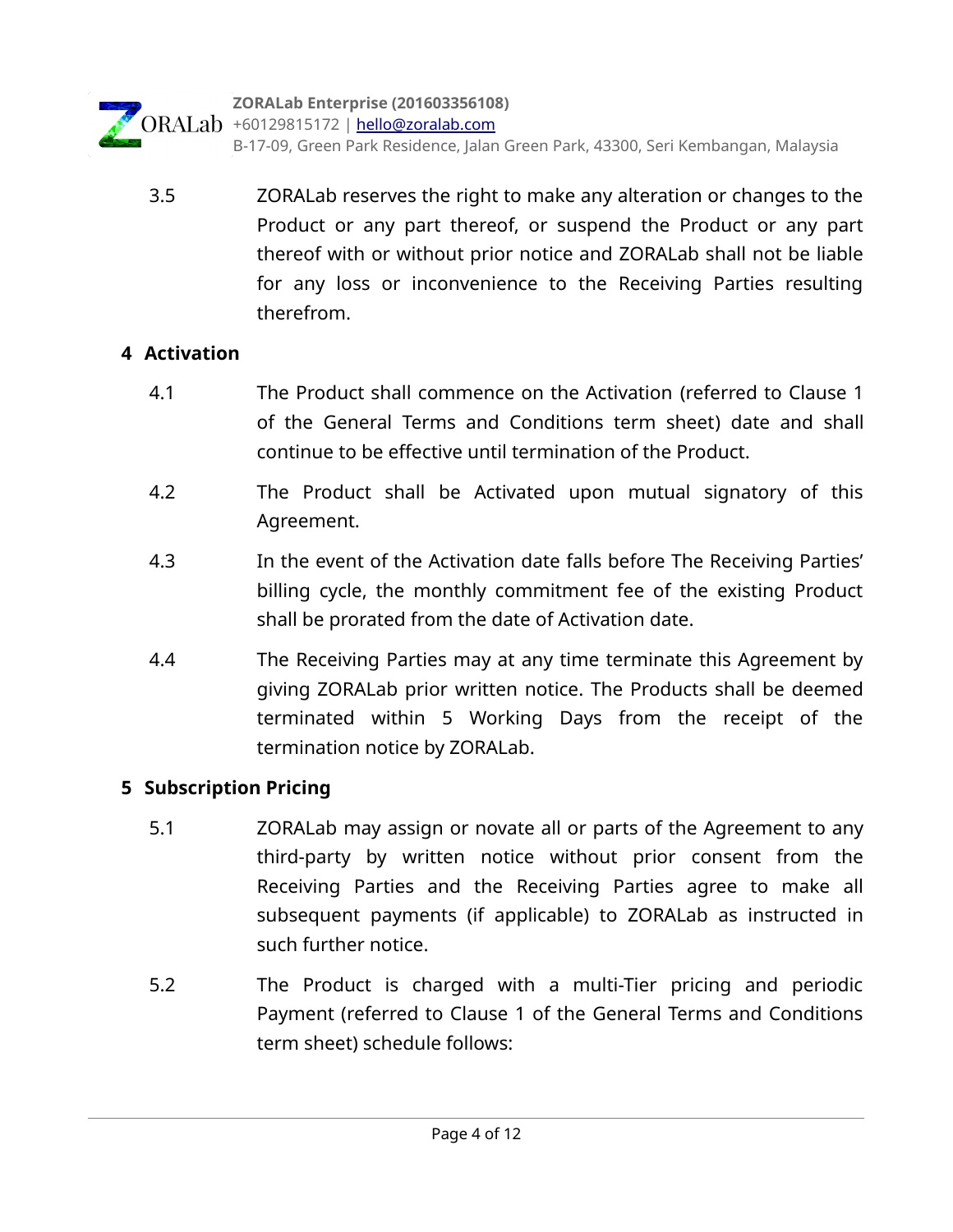

#### **ZORALab Enterprise (201603356108)**

ORALab +60129815172 | [hello@zoralab.com](mailto:hello@zoralab.com)

B-17-09, Green Park Residence, Jalan Green Park, 43300, Seri Kembangan, Malaysia

| <b>Details</b> | <b>Descriptions</b>                                                                                                                                                                                                                         |  |
|----------------|---------------------------------------------------------------------------------------------------------------------------------------------------------------------------------------------------------------------------------------------|--|
| Credit Limit   | Limited to Deposit amount                                                                                                                                                                                                                   |  |
| Deposit        | Optional                                                                                                                                                                                                                                    |  |
| Auto-upgrade   | Tier 1, Tier 2, and Tier 3                                                                                                                                                                                                                  |  |
| Auto-downgrade | Tier 2, Tier 3, and Tier 4                                                                                                                                                                                                                  |  |
| Pricing        | Tier 1 (min 4 Talent-Hour per Month) - MYR 320.00<br>Tier 2 (min 8 Talent-Hour per Month) - MYR 600.00<br>Tier 3 (min 16 Talent-Hour per Month) - MYR 1190.00<br>Tier 4 (more than 20 Talent-Hour per Month) - MYR 74.00<br>per Talent-Hour |  |

- 5.3 Tier packages are always charged starting from Tier 1. If the incurred total Talent-Hours is larger or equal to the next Tier's Talent-Hour entry condition, it shall be upgraded automatically to the next Tier.
- 5.4 In lieu with Clause 5.3, upon upgrading to new Tier, that new Tier pricing will be charged for all incurred Talent-Hours instead of splitting the charges with the previous Tier.
- 5.5 With exception to Tiers that offer Tier Rate pricing, in the event where the Receiving Parties do not fully utilize all the allocated hours in a given Tier, the balance hours shall be forfeited and shall not be carried forward to the next billing cycle.
- 5.6 In the event of upgrading to Tier offering Tier Rate pricing, the Product shall multiply the total incurred Talent-Hours using the following formula:
	- 5.6.1 Incurred Hours = (Completion Hours) × (total Talents involved) × (Tier Rate pricing)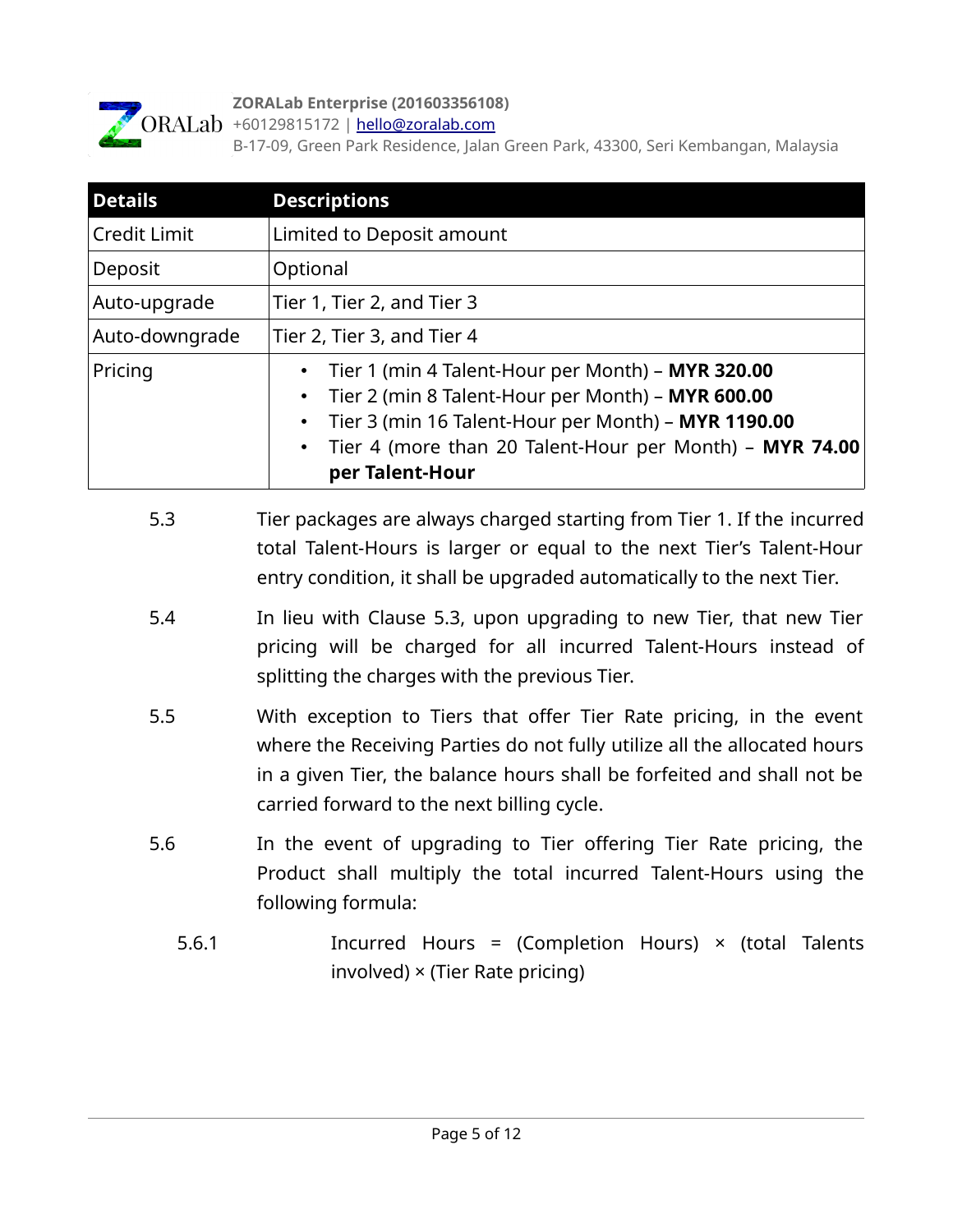

**ZORALab Enterprise (201603356108)**

ORALab +60129815172 | [hello@zoralab.com](mailto:hello@zoralab.com)

B-17-09, Green Park Residence, Jalan Green Park, 43300, Seri Kembangan, Malaysia

#### **6 Collaboration Conditions**

#### 6.1 The Product facilitates the collaboration conditions as follows:

| <b>Details</b>                         | <b>Descriptions</b>                                                                                                |  |
|----------------------------------------|--------------------------------------------------------------------------------------------------------------------|--|
| <b>Working Presence</b>                | Remote (default), and On-Site depending task requirements                                                          |  |
| Issue and Log Tracking                 | Facilitated by ZORALab                                                                                             |  |
| Communications<br>Channel              | By prioritized preference:<br>1. Issue Tracker;<br>2. Email;<br>3. Instant Messaging application;<br>4. Phone Call |  |
| <b>Off-Working Hours</b><br>Deployment | Available solely at our discretion subjected to the Receiving<br>Parties access availability.                      |  |

- 6.2 With respect to Clause 6.1, ZORALab may assign or novate all or parts of the collaboration conditions due to any third-party technologies involved by written notice without prior consent from the Receiving Parties and the Receiving Parties agree to comply with the collaboration conditions with ZORALab as instructed in such further notice.
- 6.3 An issue tracker shall be provided by ZORALab to track incurred Talent-Hours from time to time either using in-house technology or a third-party service provider.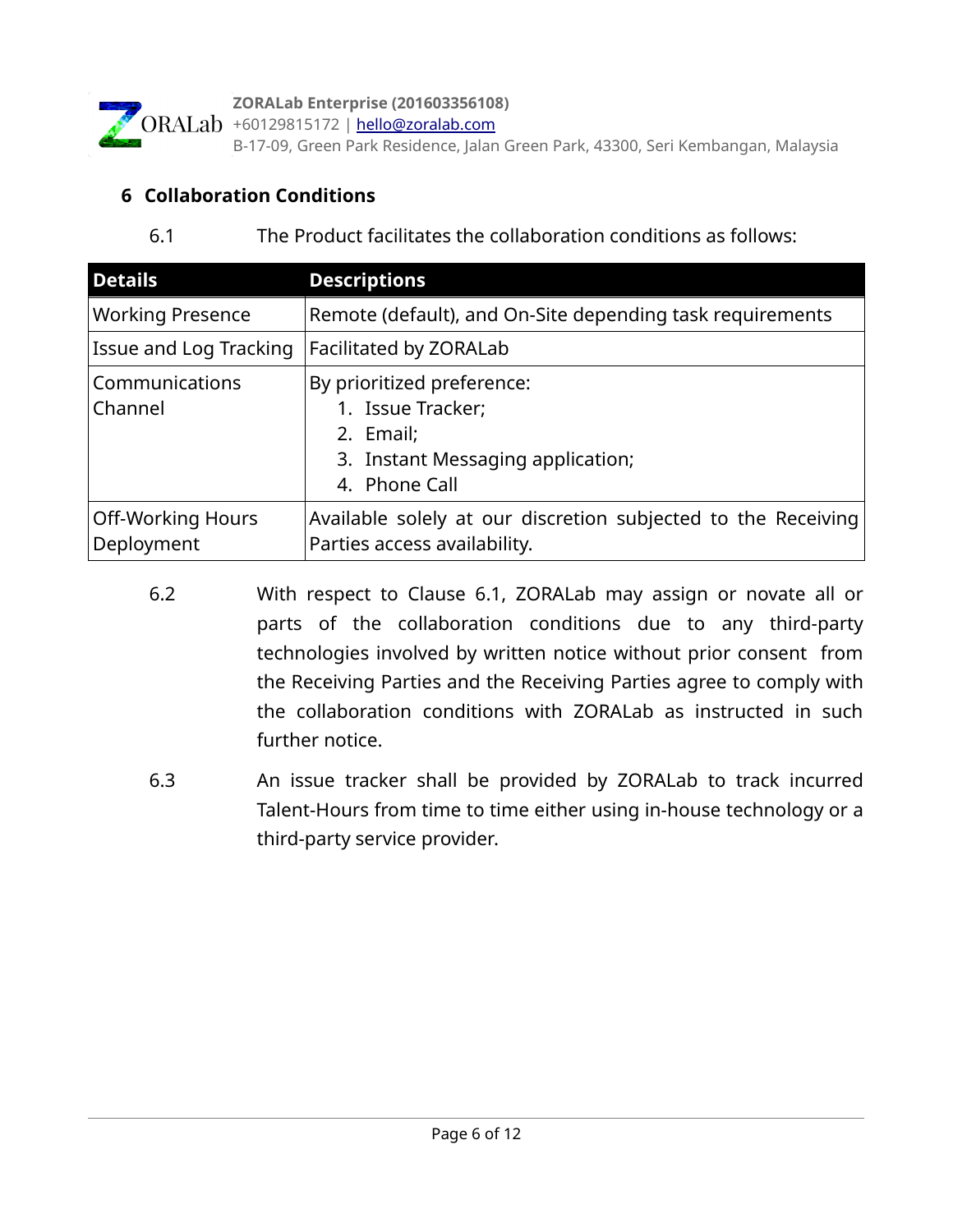

B-17-09, Green Park Residence, Jalan Green Park, 43300, Seri Kembangan, Malaysia

#### **7 Task Assignment**

- 7.1 The Receiving Parties shall produce a specified task request notice referencing to the template in Appendix I for ZORALab to document the work request transaction.
- 7.2 In lieu with Clause 7.1, the Receiving Parties shall produce task request notice that is compliant to the following but not limited to:
	- 7.2.1 only shepherding a tech ecosystem for the Receiving Parties organization such as maintenance, daily operations, and system monitoring;
	- 7.2.2 in lieu with Clause 7.2.1, the task(s)' working nature shall not be software or tech research and development;
	- 7.2.3 When applicable, provisioned third party services' terms and conditions;
	- 7.2.4 Malaysia's Rules of Law;
	- 7.2.5 the Receiving Parties' operating country's Rules of Law.
- 7.3 Upon receiving the task request notice produced from Clause 7.1, ZORALab shall review and provide approval or rejection to the task request letter at ZORALab's discretion. Should any of the known subclauses from Clause 7.2 were found violated, the request notice shall be rejected automatically without prejudice.
- 7.4 Upon approval, ZORALab shall perform either of the following and shall return a copy to the Receiving Parties:
	- 7.4.1 update the task request notice with approved stamping; or
	- 7.4.2 produce written approval referencing the task request noticing.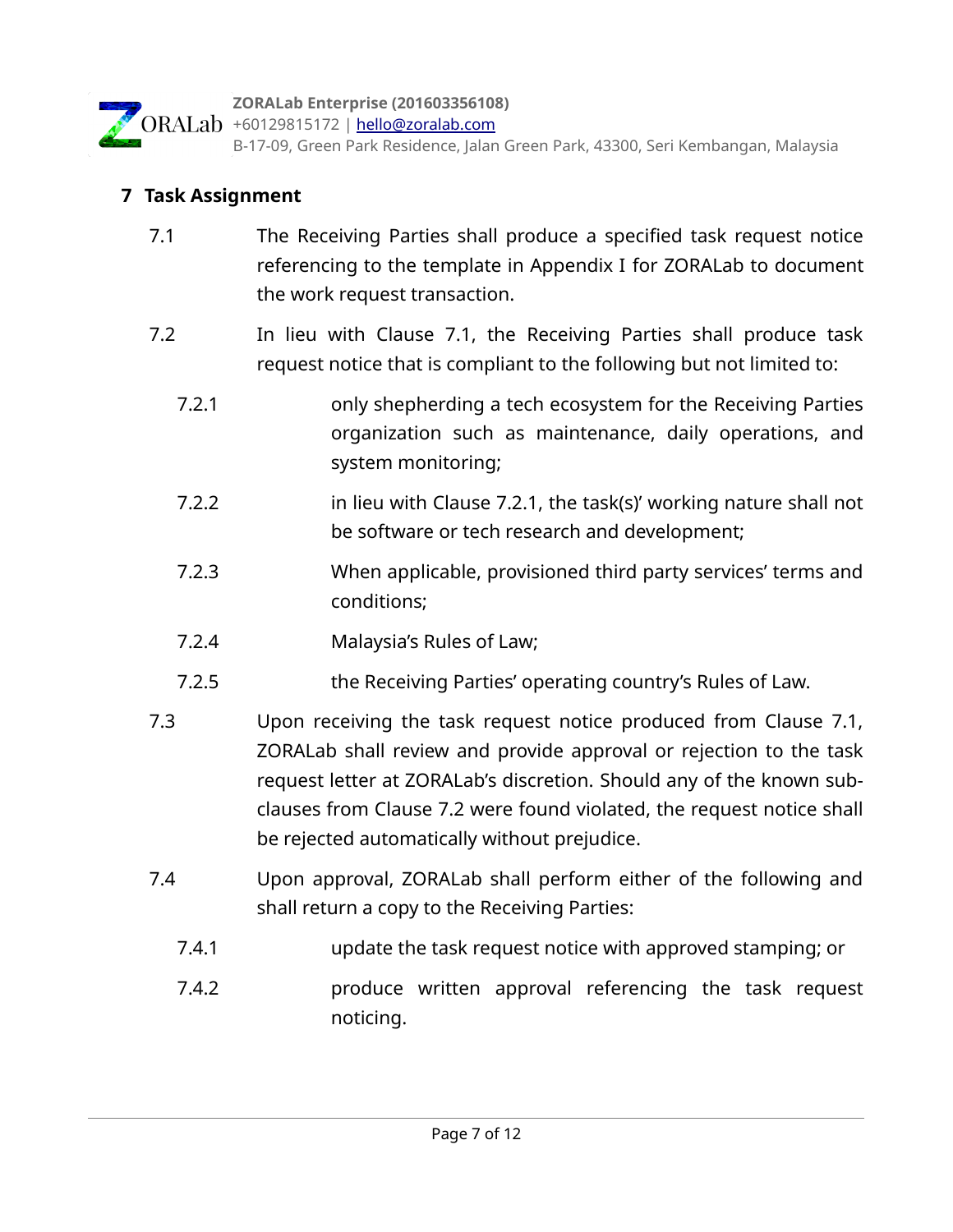

- 7.5 In lieu with Clause 7.4, ZORALab shall then deliver the results based on the tasks stipulated in the request letter.
- 7.6 To stop executing an approved a task execution anytime, the Receiving Parties can and shall produce a task request notice specifying to stop executing a set of tasks referencing to the template in Appendix II for ZORALab to document the stop task request transaction.
- 7.7 Upon receiving the work request notice produced from Clause 7.6, ZORALab shall review and execute the appropriate procedures to stop the referred task execution.
- 7.8 In lieu with Clause 7.6 and Clause 7.7, in the event that zero (0) task available to execute while the Product is still Activated (referred to Clause 1 of the General Terms and Conditions term sheet), the Receiving Parties acknowledge that ZORALab shall continue to charge Tier 1 pricing as the unused resources were already provisioned.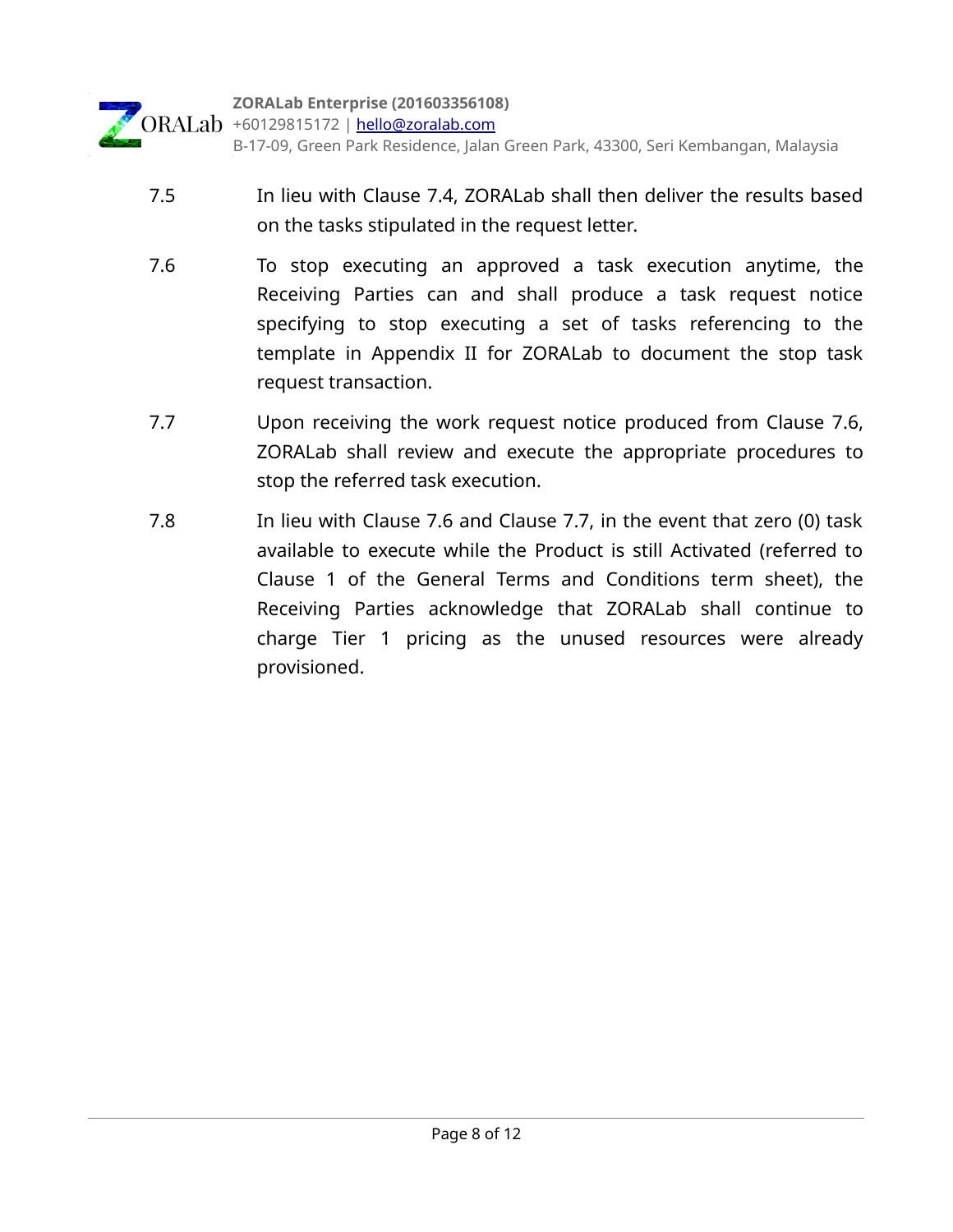

**ZORALab Enterprise (201603356108)** +60129815172 | <u>hello@zoralab.com</u> B-17-09, Green Park Residence, Jalan Green Park, 43300, Seri Kembangan, Malaysia

### **APPENDIX I**

Task Request Notice Template

This page is intentionally left blank. See the following page for the full page template including letter head.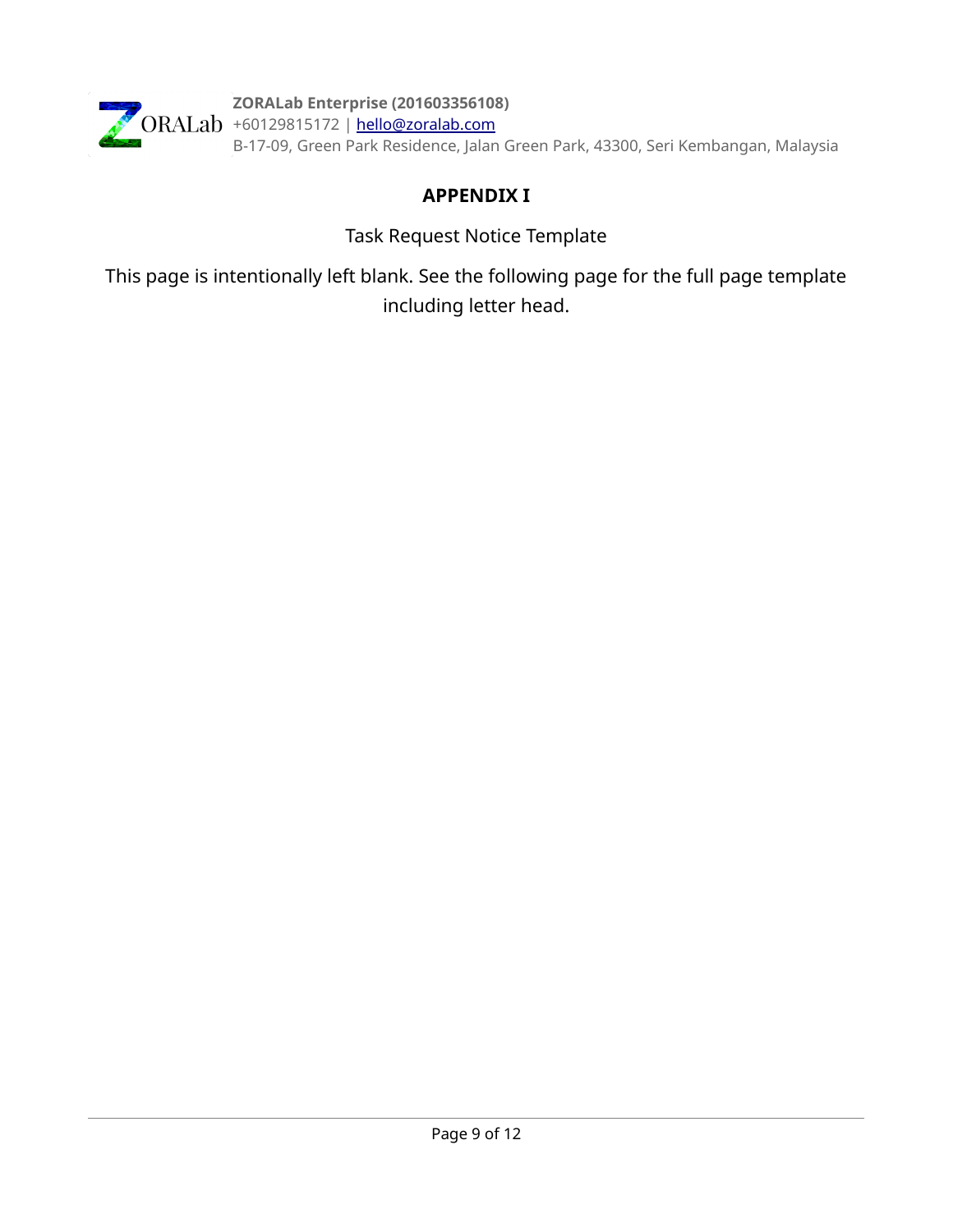

# Shepherd Program Task Request

| <b>Requester</b>                               | <b>Request Date</b>                   | April 7, 2021       |
|------------------------------------------------|---------------------------------------|---------------------|
| ACME. Co,                                      | <b>Request ID</b>                     | wifi-check-01       |
| 12, Some Street,                               | <b>Requester Name</b> John Mike Smith |                     |
| <b>Magnificent City,</b><br>43212, Some State, | <b>Email</b>                          | John.smith@acme.com |
| <b>Country</b>                                 | <b>Phone</b>                          | +6012345678         |

## **Tasks**

| <b>SKU</b> | <b>Description</b>                                                                    |
|------------|---------------------------------------------------------------------------------------|
| N-WIFI-1   | Review or create if none, the Wifi policy for compatibility with the<br>organization. |
| N-WIFI-2   | Review 2.5GHz wireless radio compliance to Country's Radio Standards for<br>Wifi.     |
| N-WIFI-3   | Review 5GHz wireless radio compliance to Country's Radio Standards for<br>Wifi.       |

# **Authorization**

| ACME Co.                                                                                                                 | <b>Party</b>                   | <b>ZORALab Enterprise</b> |
|--------------------------------------------------------------------------------------------------------------------------|--------------------------------|---------------------------|
| John Mike Smith                                                                                                          | Name                           |                           |
| Tohn Mike Smith                                                                                                          | <b>Signature</b>               |                           |
| <b>ACME Co.</b><br>12, Some Street, Magnificent City, 43212, Some<br><b>State, Country</b><br>+6012345678 hello@acme.com | <b>Company</b><br><b>Stamp</b> |                           |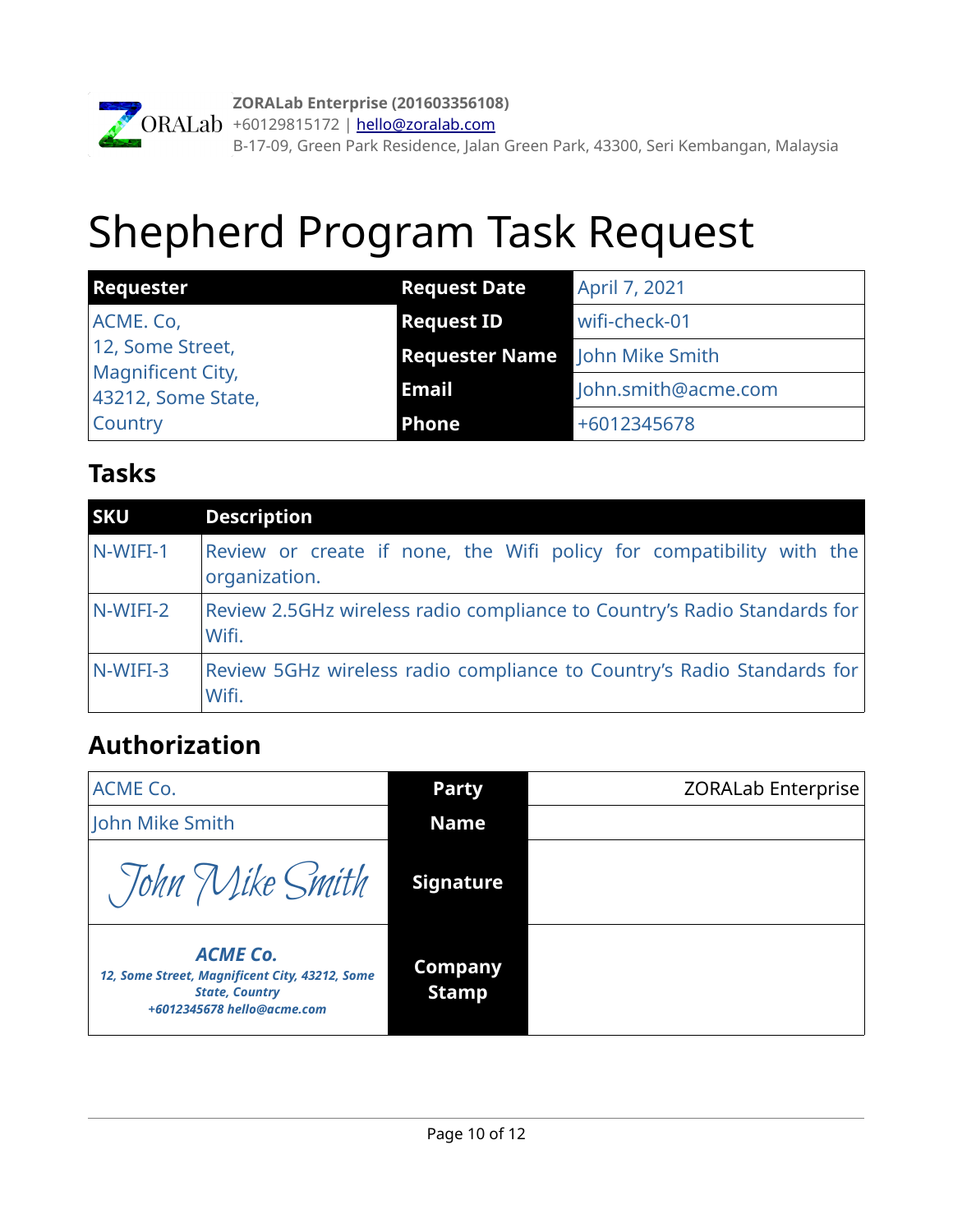

**ZORALab Enterprise (201603356108)** +60129815172 | <u>hello@zoralab.com</u> B-17-09, Green Park Residence, Jalan Green Park, 43300, Seri Kembangan, Malaysia

### **APPENDIX II**

Stop Task Request Notice Template

This page is intentionally left blank. See the following page for the full page template including letter head.